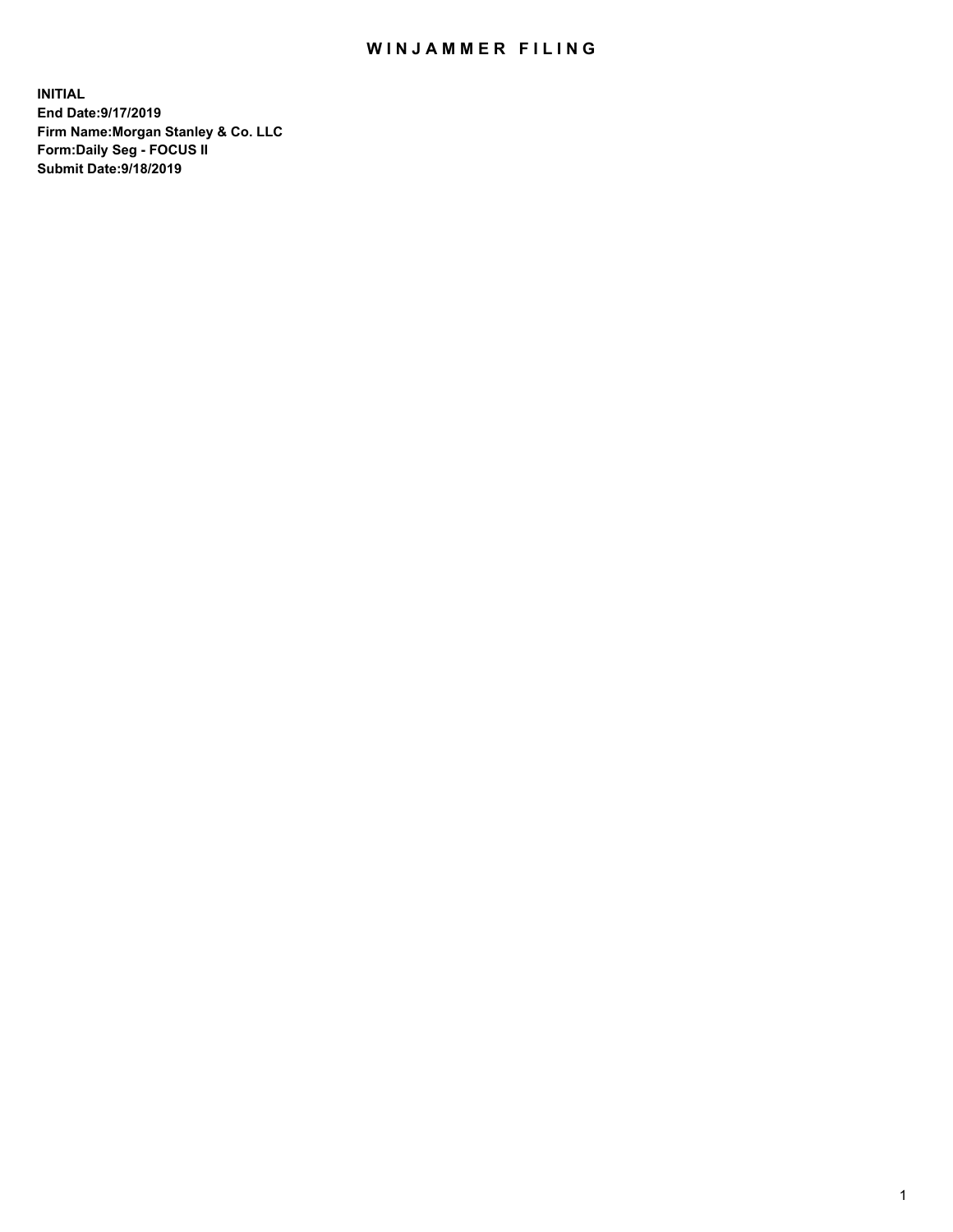**INITIAL End Date:9/17/2019 Firm Name:Morgan Stanley & Co. LLC Form:Daily Seg - FOCUS II Submit Date:9/18/2019 Daily Segregation - Cover Page**

| Name of Company                                                                                                                                                                                                                                                                                                                | Morgan Stanley & Co. LLC                               |
|--------------------------------------------------------------------------------------------------------------------------------------------------------------------------------------------------------------------------------------------------------------------------------------------------------------------------------|--------------------------------------------------------|
| <b>Contact Name</b>                                                                                                                                                                                                                                                                                                            | <b>Ikram Shah</b>                                      |
| <b>Contact Phone Number</b>                                                                                                                                                                                                                                                                                                    | 212-276-0963                                           |
| <b>Contact Email Address</b>                                                                                                                                                                                                                                                                                                   | Ikram.shah@morganstanley.com                           |
| FCM's Customer Segregated Funds Residual Interest Target (choose one):<br>a. Minimum dollar amount: ; or<br>b. Minimum percentage of customer segregated funds required:% ; or<br>c. Dollar amount range between: and; or<br>d. Percentage range of customer segregated funds required between:% and%.                         | 235,000,000<br><u>0</u><br><u>0 0</u><br>0 Q           |
| FCM's Customer Secured Amount Funds Residual Interest Target (choose one):<br>a. Minimum dollar amount: ; or<br>b. Minimum percentage of customer secured funds required:%; or<br>c. Dollar amount range between: and; or<br>d. Percentage range of customer secured funds required between:% and%.                            | 140,000,000<br><u>0</u><br><u>00</u><br>0 <sub>0</sub> |
| FCM's Cleared Swaps Customer Collateral Residual Interest Target (choose one):<br>a. Minimum dollar amount: ; or<br>b. Minimum percentage of cleared swaps customer collateral required:% ; or<br>c. Dollar amount range between: and; or<br>d. Percentage range of cleared swaps customer collateral required between:% and%. | 92,000,000<br><u>0</u><br><u>00</u><br>0 <sub>0</sub>  |

Attach supporting documents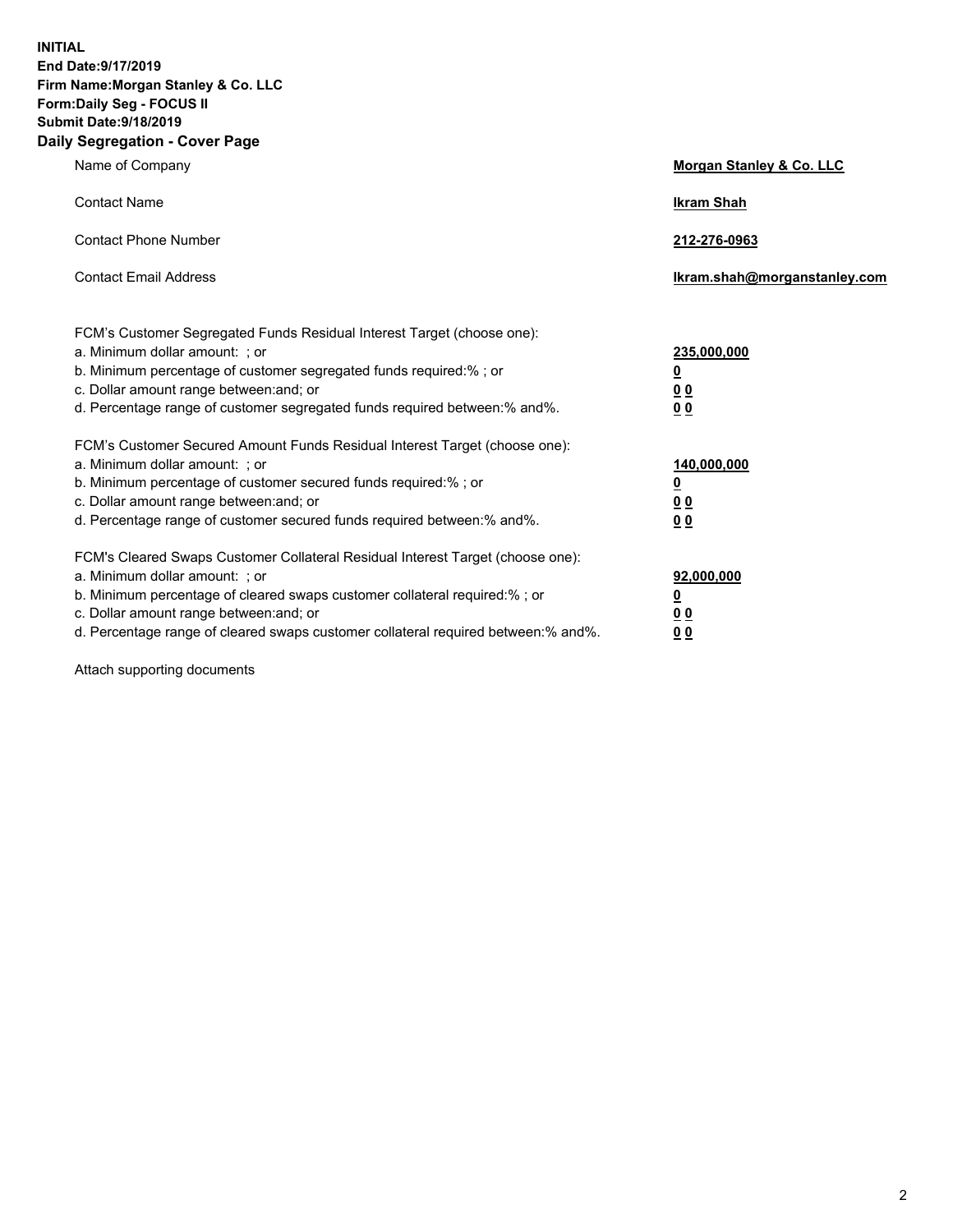## **INITIAL End Date:9/17/2019 Firm Name:Morgan Stanley & Co. LLC Form:Daily Seg - FOCUS II Submit Date:9/18/2019 Daily Segregation - Secured Amounts**

Foreign Futures and Foreign Options Secured Amounts

Amount required to be set aside pursuant to law, rule or regulation of a foreign government or a rule of a self-regulatory organization authorized thereunder 1. Net ledger balance - Foreign Futures and Foreign Option Trading - All Customers A. Cash **2,933,688,361** [7315] B. Securities (at market) **2,307,542,554** [7317] 2. Net unrealized profit (loss) in open futures contracts traded on a foreign board of trade **7,254,414** [7325] 3. Exchange traded options a. Market value of open option contracts purchased on a foreign board of trade **32,771,296** [7335] b. Market value of open contracts granted (sold) on a foreign board of trade **-27,204,949** [7337] 4. Net equity (deficit) (add lines 1. 2. and 3.) **5,254,051,676** [7345] 5. Account liquidating to a deficit and account with a debit balances - gross amount **110,239,621** [7351] Less: amount offset by customer owned securities **-107,413,431** [7352] **2,826,190**

- 6. Amount required to be set aside as the secured amount Net Liquidating Equity Method (add lines 4 and 5)
- 7. Greater of amount required to be set aside pursuant to foreign jurisdiction (above) or line 6.

## FUNDS DEPOSITED IN SEPARATE REGULATION 30.7 ACCOUNTS

- 1. Cash in banks
	- A. Banks located in the United States **35,808,964** [7500]
	- B. Other banks qualified under Regulation 30.7 **940,092,135** [7520] **975,901,099**
- 2. Securities
	- A. In safekeeping with banks located in the United States **521,012,762** [7540]
	- B. In safekeeping with other banks qualified under Regulation 30.7 **0** [7560] **521,012,762** [7570]
- 3. Equities with registered futures commission merchants
	-
	- B. Securities **0** [7590]
	- C. Unrealized gain (loss) on open futures contracts **1,282,687** [7600]
	- D. Value of long option contracts **0** [7610]
- E. Value of short option contracts **0** [7615] **10,193,273** [7620]
- 4. Amounts held by clearing organizations of foreign boards of trade
	- A. Cash **0** [7640]
	- B. Securities **0** [7650]
	- C. Amount due to (from) clearing organization daily variation **0** [7660]
	- D. Value of long option contracts **0** [7670]
	- E. Value of short option contracts **0** [7675] **0** [7680]
- 5. Amounts held by members of foreign boards of trade
	-
	-
	- C. Unrealized gain (loss) on open futures contracts **5,971,727** [7720]
	- D. Value of long option contracts **32,771,296** [7730]
	- E. Value of short option contracts **-27,204,949** [7735] **3,941,282,284**
- 6. Amounts with other depositories designated by a foreign board of trade **0** [7760]
- 7. Segregated funds on hand **0** [7765]
- 8. Total funds in separate section 30.7 accounts **5,448,389,418** [7770]
- 9. Excess (deficiency) Set Aside for Secured Amount (subtract line 7 Secured Statement Page 1 from Line 8)
- 10. Management Target Amount for Excess funds in separate section 30.7 accounts **140,000,000** [7780]
- 11. Excess (deficiency) funds in separate 30.7 accounts over (under) Management Target **51,511,552** [7785]

**0** [7305]

[7354] **5,256,877,866** [7355]

**5,256,877,866** [7360]

[7530]

A. Cash **8,910,586** [7580]

 A. Cash **2,143,214,417** [7700] B. Securities **1,786,529,793** [7710] [7740] **191,511,552** [7380]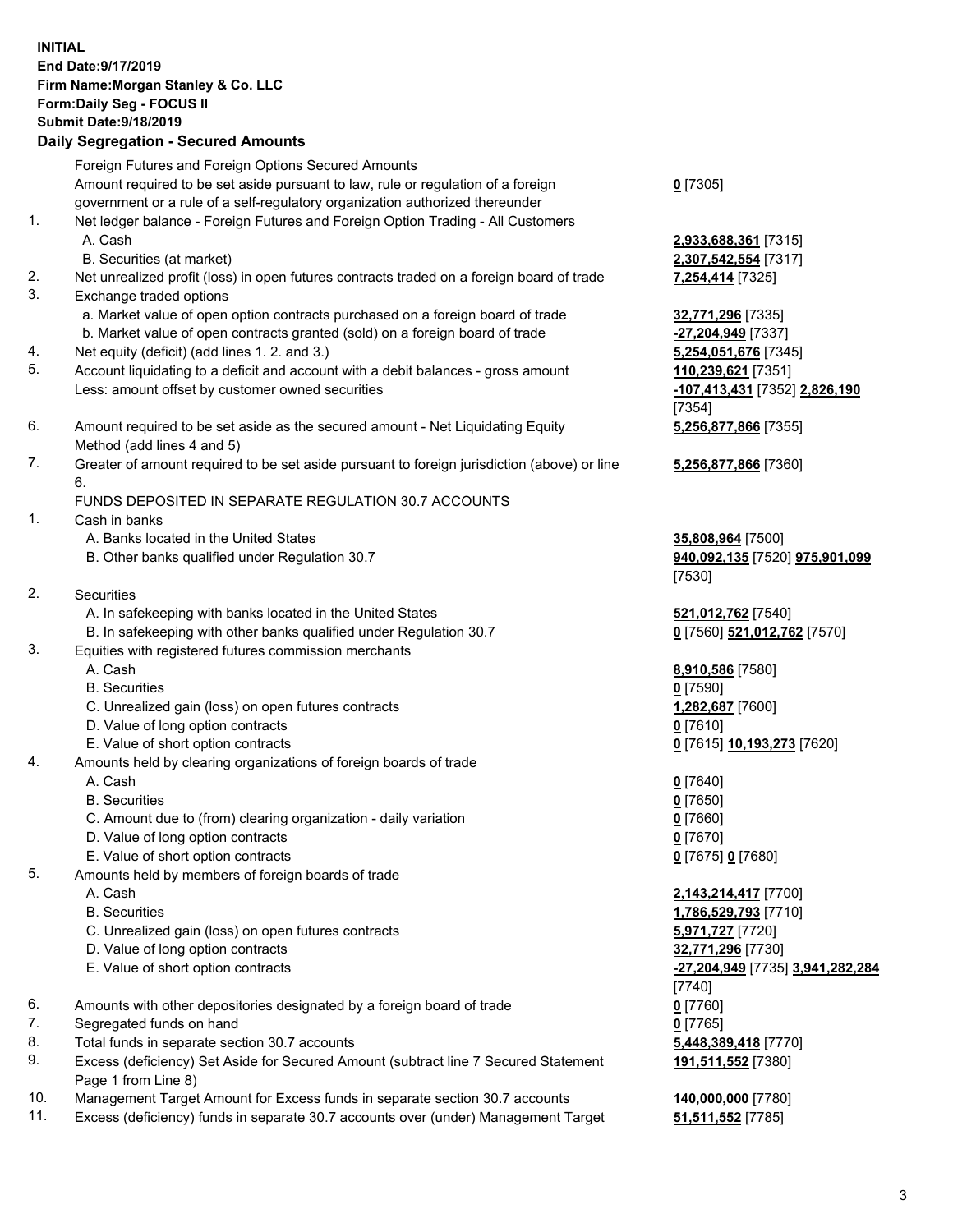|     | <b>INITIAL</b><br>End Date: 9/17/2019<br>Firm Name: Morgan Stanley & Co. LLC                   |                                    |
|-----|------------------------------------------------------------------------------------------------|------------------------------------|
|     | Form: Daily Seg - FOCUS II                                                                     |                                    |
|     | <b>Submit Date: 9/18/2019</b>                                                                  |                                    |
|     | Daily Segregation - Segregation Statement                                                      |                                    |
|     |                                                                                                |                                    |
|     | SEGREGATION REQUIREMENTS(Section 4d(2) of the CEAct)                                           |                                    |
| 1.  | Net ledger balance                                                                             |                                    |
|     | A. Cash                                                                                        | 12,104,806,788 [7010]              |
|     | B. Securities (at market)                                                                      | 6,619,547,527 [7020]               |
| 2.  | Net unrealized profit (loss) in open futures contracts traded on a contract market             | -1,698,316,475 [7030]              |
| 3.  | Exchange traded options                                                                        |                                    |
|     | A. Add market value of open option contracts purchased on a contract market                    | 500,249,614 [7032]                 |
|     | B. Deduct market value of open option contracts granted (sold) on a contract market            | -344,302,742 [7033]                |
| 4.  | Net equity (deficit) (add lines 1, 2 and 3)                                                    | 17,181,984,712 [7040]              |
| 5.  | Accounts liquidating to a deficit and accounts with                                            |                                    |
|     | debit balances - gross amount                                                                  | 559,389,163 [7045]                 |
|     | Less: amount offset by customer securities                                                     | -558,973,096 [7047] 416,067 [7050] |
| 6.  | Amount required to be segregated (add lines 4 and 5)                                           | 17,182,400,779 [7060]              |
|     | FUNDS IN SEGREGATED ACCOUNTS                                                                   |                                    |
| 7.  | Deposited in segregated funds bank accounts                                                    |                                    |
|     | A. Cash                                                                                        | 3,931,689,549 [7070]               |
|     | B. Securities representing investments of customers' funds (at market)                         | $0$ [7080]                         |
|     | C. Securities held for particular customers or option customers in lieu of cash (at<br>market) | 989,326,501 [7090]                 |
| 8.  | Margins on deposit with derivatives clearing organizations of contract markets                 |                                    |
|     | A. Cash                                                                                        | 6,775,128,126 [7100]               |
|     | B. Securities representing investments of customers' funds (at market)                         | $0$ [7110]                         |
|     | C. Securities held for particular customers or option customers in lieu of cash (at<br>market) | 5,630,221,026 [7120]               |
| 9.  | Net settlement from (to) derivatives clearing organizations of contract markets                | $-24,534,143$ [7130]               |
| 10. | Exchange traded options                                                                        |                                    |
|     | A. Value of open long option contracts                                                         | 500,249,614 [7132]                 |
|     | B. Value of open short option contracts                                                        | -344,302,742 [7133]                |
| 11. | Net equities with other FCMs                                                                   |                                    |
|     | A. Net liquidating equity                                                                      | 13,766,971 [7140]                  |
|     | B. Securities representing investments of customers' funds (at market)                         | $0$ [7160]                         |
|     | C. Securities held for particular customers or option customers in lieu of cash (at<br>market) | $0$ [7170]                         |
| 12. | Segregated funds on hand                                                                       | $0$ [7150]                         |
| 13. | Total amount in segregation (add lines 7 through 12)                                           | 17,471,544,902 [7180]              |
| 14. | Excess (deficiency) funds in segregation (subtract line 6 from line 13)                        | 289,144,123 [7190]                 |
| 15. | Management Target Amount for Excess funds in segregation                                       | 235,000,000 [7194]                 |
|     |                                                                                                |                                    |

16. Excess (deficiency) funds in segregation over (under) Management Target Amount Excess

**54,144,123** [7198]